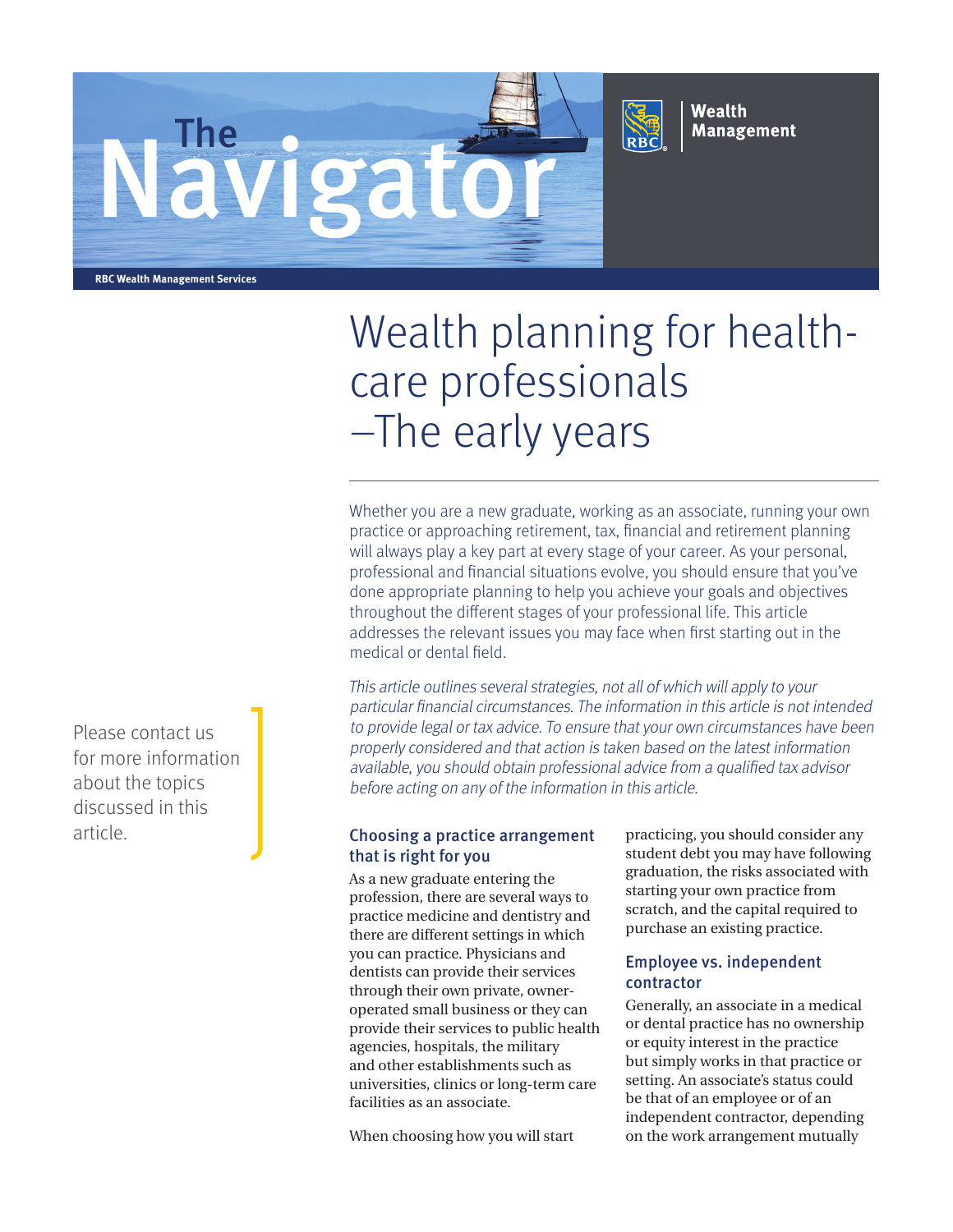The question of whether an associate is in a business relationship or in an employee-employer relationship with the practice or institution is important from both a legal and tax perspective.

agreed upon by the associate and the practice owner. The arrangement should be formally specified in a contract.

Some physicians and dentists are considered an employee or salaried individual and are paid by their employer as per the terms of their employment contract. Most physicians working in private clinics or hospitals and most dentists working in private practice, however, are considered independent contractors or selfemployed individuals. They engage in a fee-for-service arrangement and they generally receive a certain percentage of the billings or collections. Physicians receive a percentage of the bills submitted to the publicly funded provincial health care plan while dentists usually receive a percentage of collections from patients or the patients' insurer.

The question of whether an associate is in a business relationship (i.e. selfemployed or independent contractor) or in an employee-employer relationship with the practice or institution is important from both a legal and tax perspective. From a legal perspective, the classification of an associate as an employee or

independent contractor determines which laws govern and protect the associate's relationship with the business. For example, employees are protected by the applicable employment legislation and commonlaw or the Civil Code of Quebec with respect to termination while independent contractors generally do not enjoy such protection. From a tax perspective, employees will have income taxes, Canada Pension Plan (CPP)/Quebec Pension Plan (QPP) contributions and Employment Insurance (EI) premiums deducted by their employer from their pay and remitted to the government on their behalf. Independent contractors do not have statutory deductions withheld from their billings; rather, independent contractors are generally required to remit quarterly tax instalments to the government as well as pay certain expenses out of pocket that would normally be covered by an employer. On the other hand, while employees have little ability to claim any deductions against their employment income, independent contractors may be able to claim business expenses incurred as deductions on their income tax returns, provided the expenses are reasonable and were incurred for the purpose of earning income.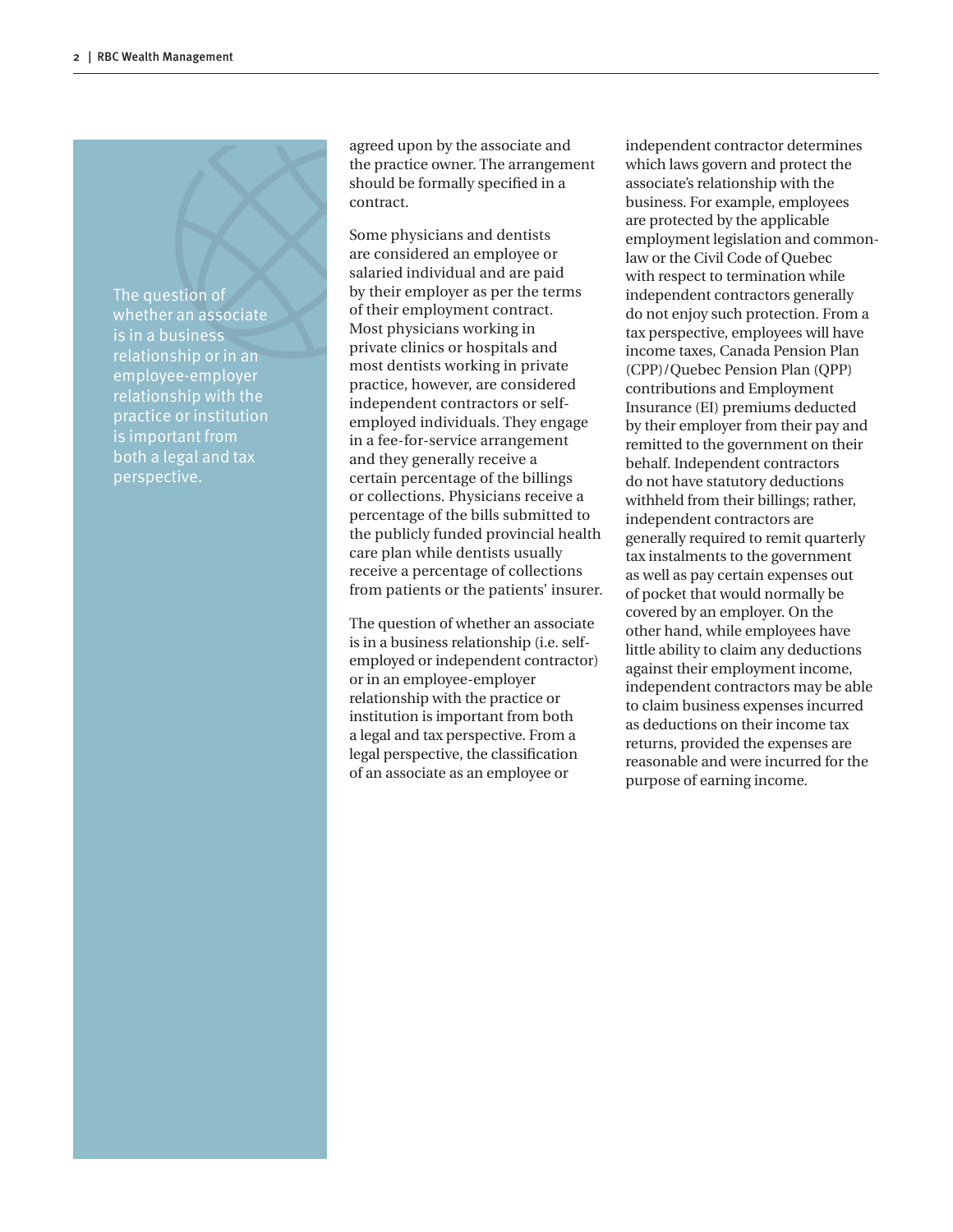|                           | Advantage                                                                                                              | <b>Disadvantage</b>                                           |
|---------------------------|------------------------------------------------------------------------------------------------------------------------|---------------------------------------------------------------|
| <b>Employee</b>           | Fixed negotiated<br>salary.                                                                                            | Limited ability to earn<br>more money.                        |
|                           | Qualifies for El.                                                                                                      | Must pay for El<br>premiums.                                  |
|                           | 50% of CPP/QPP<br>premiums paid by<br>employer.                                                                        | Very few expenses are<br>tax-deductible.                      |
|                           | Participation in<br>employee benefits<br>(i.e., paid vacation<br>time, extended health<br>benefits, pension<br>plans). | Less control over hours<br>of work and working<br>conditions. |
|                           | Potential for severance<br>pay if terminated.                                                                          | May be restricted<br>to working for one<br>employer.          |
|                           |                                                                                                                        |                                                               |
| Independent<br>Contractor | Income is determined<br>by volume of<br>procedures and                                                                 | No fixed or minimum<br>income.                                |

## Summary of Advantages and Disadvantages of Being an Employee vs. Independent Contractor

**The Contract State** 

m.

| Independent<br><b>Contractor</b> | Income is determined<br>by volume of<br>procedures and<br>services performed.            | No fixed or minimum<br>income.                                                                  |
|----------------------------------|------------------------------------------------------------------------------------------|-------------------------------------------------------------------------------------------------|
|                                  | Optional El premiums.                                                                    | No severance pay<br>generally if contract is<br>terminated.                                     |
|                                  | May be able to deduct<br>business-related<br>expenses.                                   | Must pay employee<br>and employer portions<br>of CPP/QPP and EI (if<br>opting for El coverage). |
|                                  | More freedom to<br>choose own working<br>hours and can work for<br>more than one client. | No employee benefits.                                                                           |

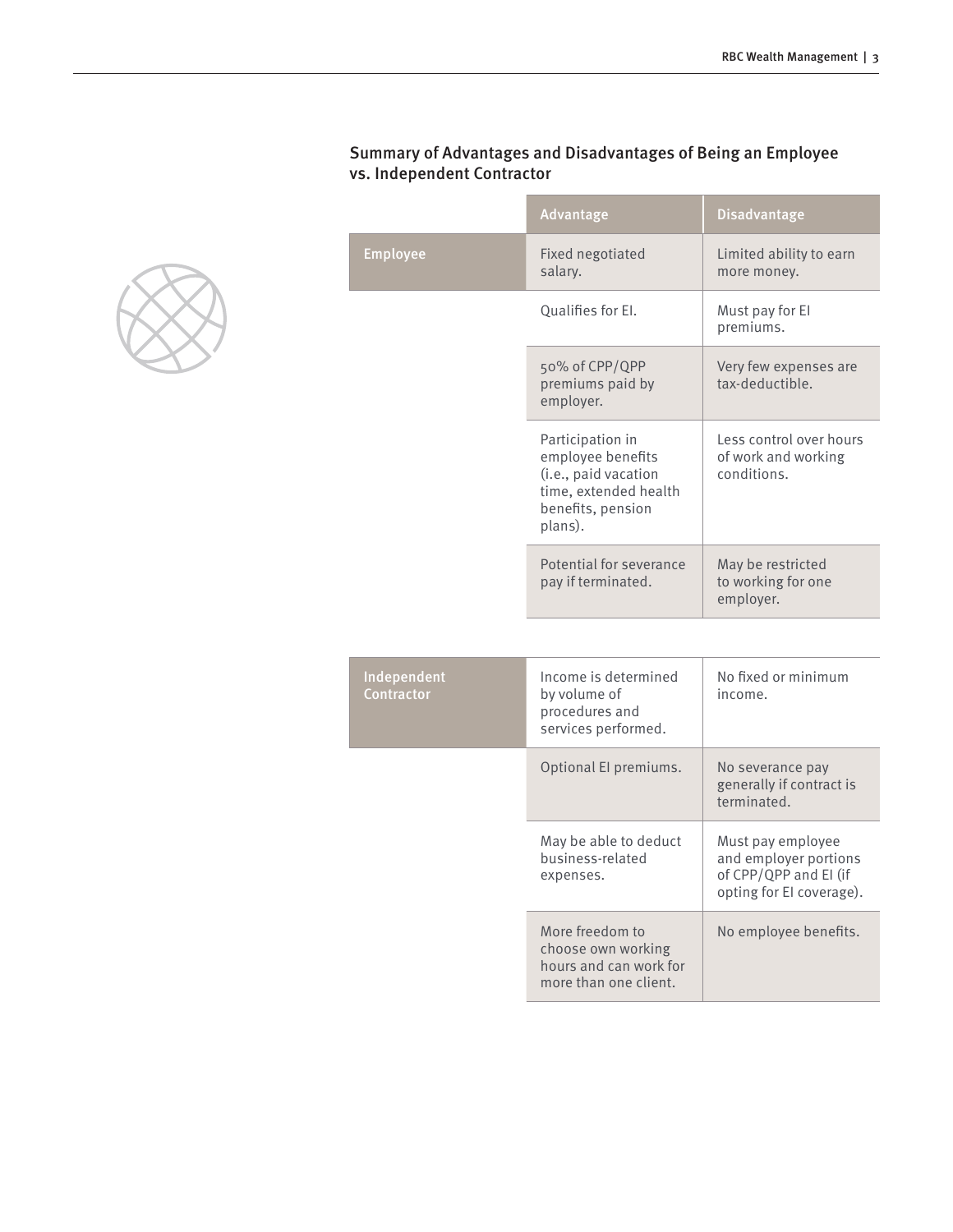There have been many court cases that have addressed the question of whether someone is an employee or independent contractor.

The specific provisions in a contract will act as a guide in determining the nature of the relationship; however, the essence of the relationship determines whether an individual is an employee or an independent contractor, regardless of what is written in the contract. There have been many court cases that have addressed the question of whether someone is an employee or independent contractor. The courts generally look at the following factors to determine whether the professional is acting as an employee or an independent contractor:

| <b>Factors</b>                          | <b>Employee</b>                                                                                                                                                                                                                                                     | <b>Independent Contractor</b>                                                                                                                                                                                                                         |
|-----------------------------------------|---------------------------------------------------------------------------------------------------------------------------------------------------------------------------------------------------------------------------------------------------------------------|-------------------------------------------------------------------------------------------------------------------------------------------------------------------------------------------------------------------------------------------------------|
| Degree of<br>control and<br>supervision | High degree of<br>supervision and control<br>by the employer over<br>professional's activities.                                                                                                                                                                     | Low degree of supervision<br>and control by employer<br>over professional's<br>activities.                                                                                                                                                            |
| <b>Equipment and</b><br>helpers         | Little to no monetary<br>investment in the practice.<br>The employer provides<br>equipment and helpers.                                                                                                                                                             | High level of monetary<br>investment in practice. The<br>professional provides his/<br>her own equipment and<br>helpers.                                                                                                                              |
| Chance of<br>profit and risk<br>of loss | The professional does<br>not participate in the<br>practice's profits and has<br>little financial risk.                                                                                                                                                             | The professional has<br>opportunity to profit and<br>has a degree of financial<br>risk.                                                                                                                                                               |
| Integration                             | The professional receives<br>the economic rights,<br>privileges and benefits<br>normally enjoyed<br>by employees. The<br>professional's income<br>is mainly derived from a<br>single employer and his/<br>her work is an essential<br>component of the<br>business. | The professional works<br>for more than one client<br>(or has the ability to have<br>more than one client).                                                                                                                                           |
| Intention of<br>parties                 | The parties' intentions and<br>the existence of a written<br>contract indicate that there<br>is an employer-employee<br>relationship assuming<br>the actual circumstances<br>point towards a legitimate<br>employment relationship.                                 | The parties' intentions and<br>the existence of a written<br>contract indicate that the<br>professional is working as<br>an independent contractor<br>assuming that the actual<br>circumstances point to<br>a legitimate contractual<br>relationship. |

### Factors in Determining Employee or Independent Contractor Status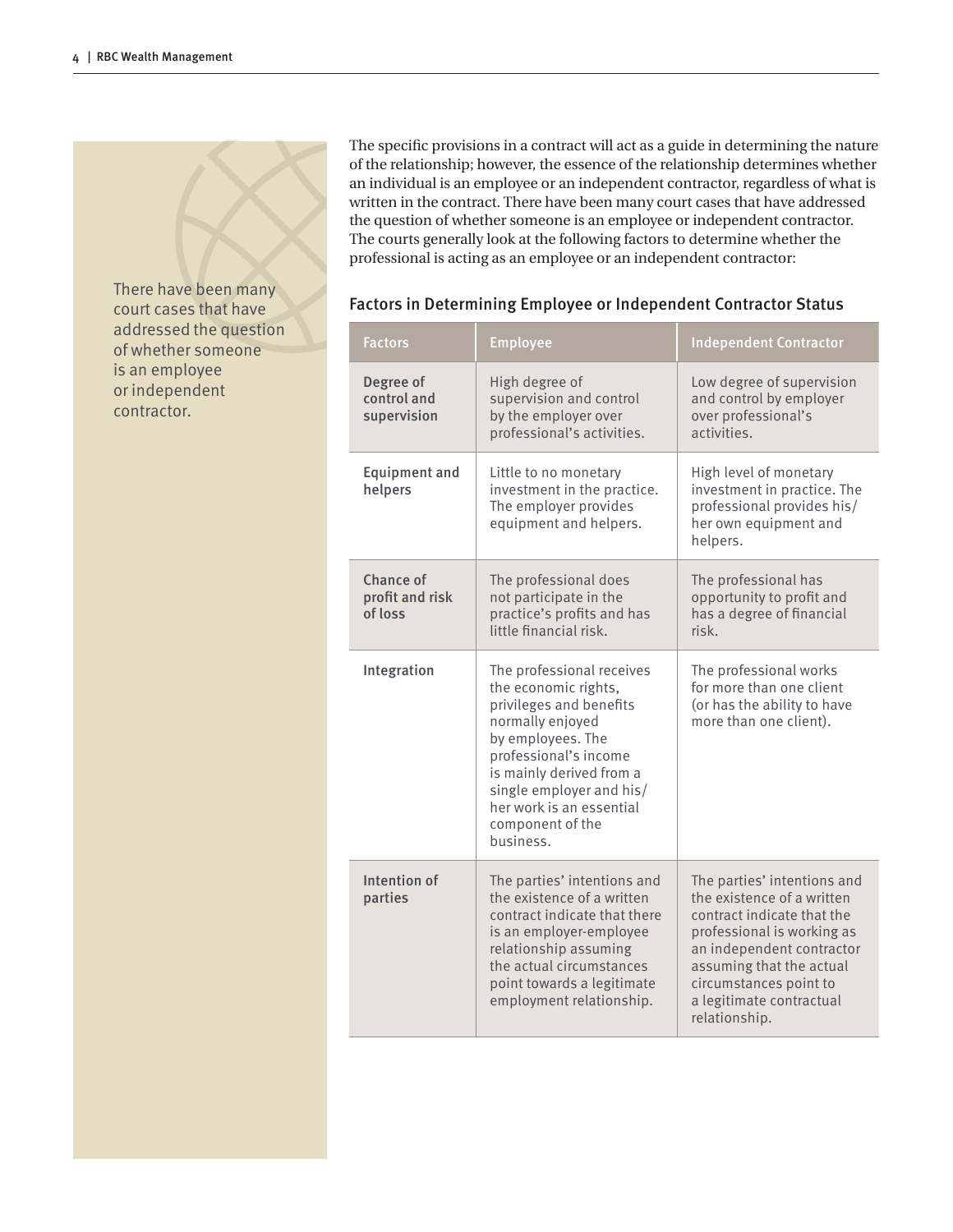Interest payments on loans negotiated and still existing with either the Canada Student Loans Program or a Provincial/Territorial Loans Program are eligible for a nonrefundable tax credit.

This is not an exhaustive list of factors and there is no set formula in their application. The relative weight of each factor will depend on the particular facts and circumstances of the case. It is recommended that you review your associate agreement with a qualified legal professional to ensure that it truly reflects an employee or independent contractor relationship with the practice or institution with which you are working. You can also request a ruling from the Canada Revenue Agency to provide you with certainty about the status of the relationship into which you have entered. To request a ruling, use Form CPT1, Request for a Ruling as the Status of a Worker under the Canada Pension Plan and/ or the Employment Insurance Act, available at http://www.cra-arc. gc.ca/E/pbg/tf/cpt1/README.html. For Quebec residents, a ruling can be obtained from Revenu Québec for purposes of the QPP and the parental insurance by completing Form RR-65-V, Application for Determination of Status as an Employee or a Self-Employed Person, available at http:// www.revenuquebec.ca/en/sepf/ formulaires/rr/rr-65.aspx.

It is advisable that you determine whether you are an employee or selfemployed contractor prior to the start of your work contract.

#### Managing your finances

It is important to review your financial situation to ensure that you choose a practice option that meets your needs. The following are some of the things you should consider.

#### Student debt

Only interest payments on loans negotiated and still existing with either the Canada Student Loans Program or a Provincial/Territorial Loans Program are eligible for a nonrefundable tax credit. Interest paid for any other indebtedness, such as bank loans or lines of credit (LOCs), will not be eligible for this credit and

is not tax deductible. As such, newly licensed physicians and dentists with bank loans or LOC may want to pay off their student debt as interest on personal non-deductible debt can be very costly.

#### Cashflow management

A budget is a plan to help you keep track of your income and expenses to give you a clear picture of where your money is coming from and where your money is being spent. The goal of a budget is to make sure that you don't spend more than you earn. It can help you identify problem areas (e.g. overspending) and possibly quantify excess cash. Excess cash can be used to pay off your debt faster or avoid increasing your debt load and maybe even start saving or creating an emergency fund.

#### Asset allocation

If, after all your expenses, you have money left over, you may be wondering what to do with the savings. What you invest in depends on your personal financial goals and objectives. Are you saving for a wedding, a car, a home, or retirement? Do you want to grow your money for the future? Do you want to save to open your own practice in the near future?

Speak with a qualified financial planner who can assist you with banking, credit and other financial information to help you meet your financial goals.

## Disability planning

While you are in the process of establishing your career in the medical or dental profession, you also need to protect yourself in the face of unexpected events, such as disability or job interruption. It is recommended that you have at least three months' worth of income in an accessible form in case of emergencies. A Tax-Free Savings Account (TFSA) may be a good place to invest your emergency fund as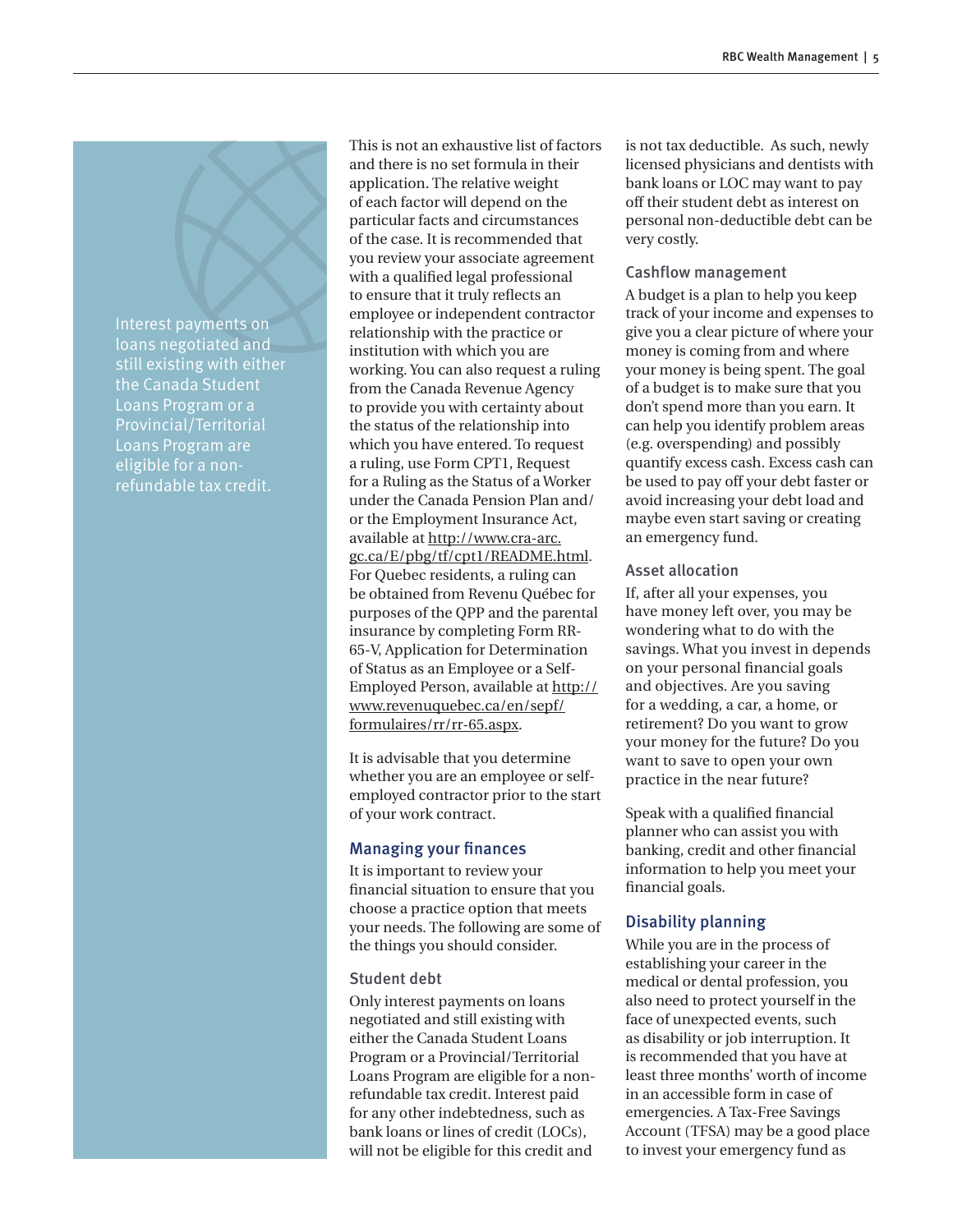

Disability insurance is one form of insurance which will provide a portion of your regular income in the event you become disabled.

the income generated in the TFSA is earned tax-free and withdrawals made from a TFSA are not taxable.

Disability insurance is one form of insurance which will provide a portion of your regular income in the event you become disabled. Disability insurance premiums are not tax-deductible. However, disability payments are also not taxable when they are paid. Another type of insurance is critical illness insurance. This type of insurance provides a lump-sum payment in the event that you are faced with certain listed types of illnesses, such as cancer, stroke or a heart attack. Lastly, life insurance is a type of insurance that pays an amount in the event of the insured's death. These funds can be used by beneficiaries to pay off the deceased's debts and expenses or be used to create a legacy. Speak with a licensed insurance advisor for more information.

If you are employed, insurance coverage may be provided by your employer as part of a benefit plan. Consult with your employer to understand your benefits and potentially insurance coverage.

#### Estate planning

Estate planning involves the transfer of your assets when you die, as well as a variety of other personal matters. It is important to keep in mind your family's needs as part of your estate plan. A Will and Powers of Attorney (POAs) for property and for personal care are the most common tools used in estate planning.

A Will is a legal document that can help ensure that your assets pass according to your wishes after your death. Your Will only becomes effective on death, and if probated, becomes a public document. During your lifetime, you can change the terms or revoke your Will as long as you are mentally competent.

A POA is a legal document in which you give another person(s), referred to as the attorney(s), the power and authority to act on your behalf. A POA is most important in case you should become incapacitated and cannot perform for yourself your normal daily tasks, such as paying bills and managing your investments. A POA for property allows an attorney(s) to make decisions about your financial and property matters. A different legal document may be used in some provinces to make personal care decisions. In some provinces, you can execute one document which will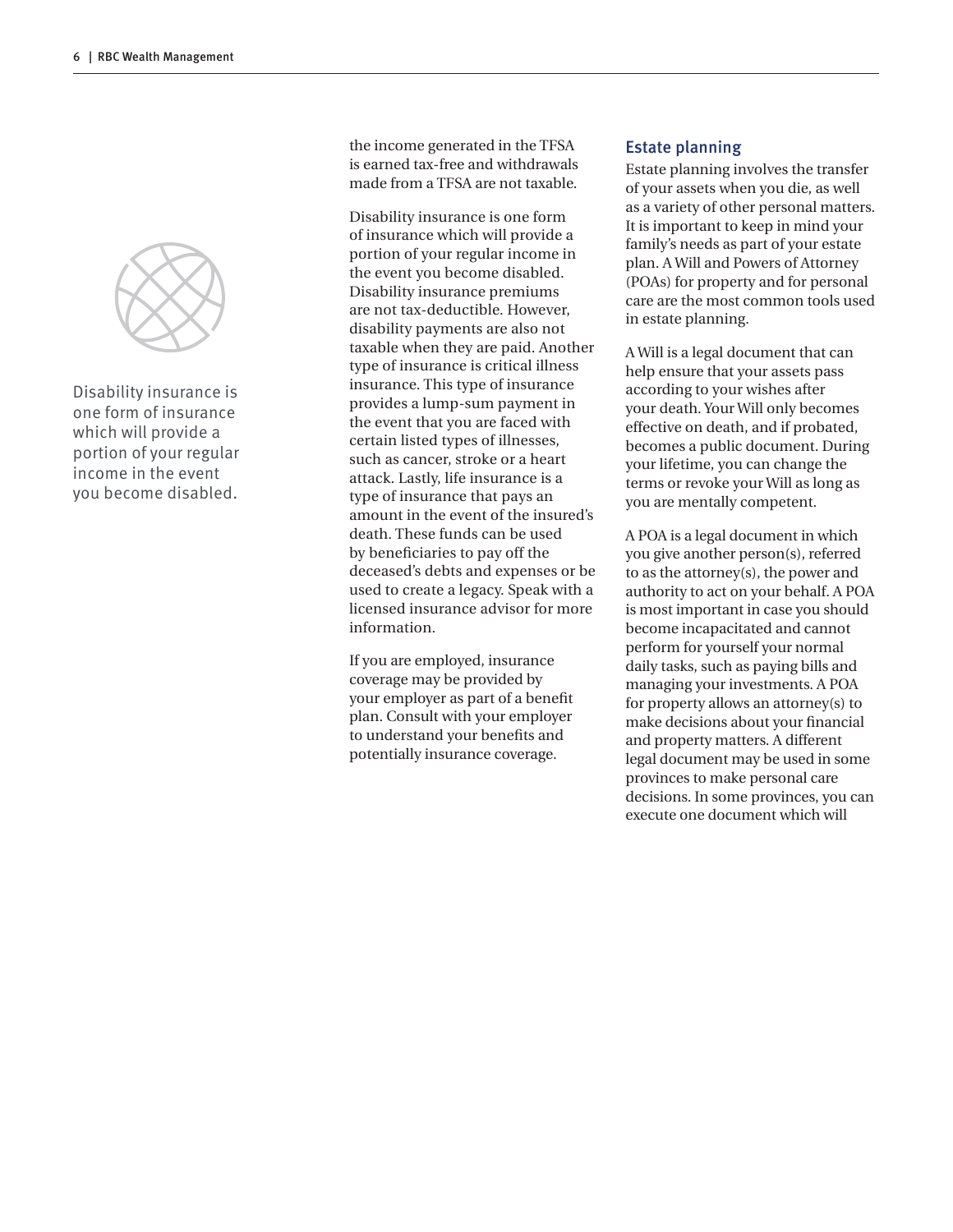Having an up-to-date Will and POAs in place can help avoid unnecessary stress and expense at what can be a difficult time and ensure that your wishes are carried out. contain your authority for an attorney to act on your behalf in relation to financial and property matters as well as personal care matters.

If you have not already done so, speak with a qualified legal advisor about Wills and POAs. Having an upto-date Will and POAs in place can help avoid unnecessary stress and expense at what can be a difficult time and ensure that your wishes are carried out.